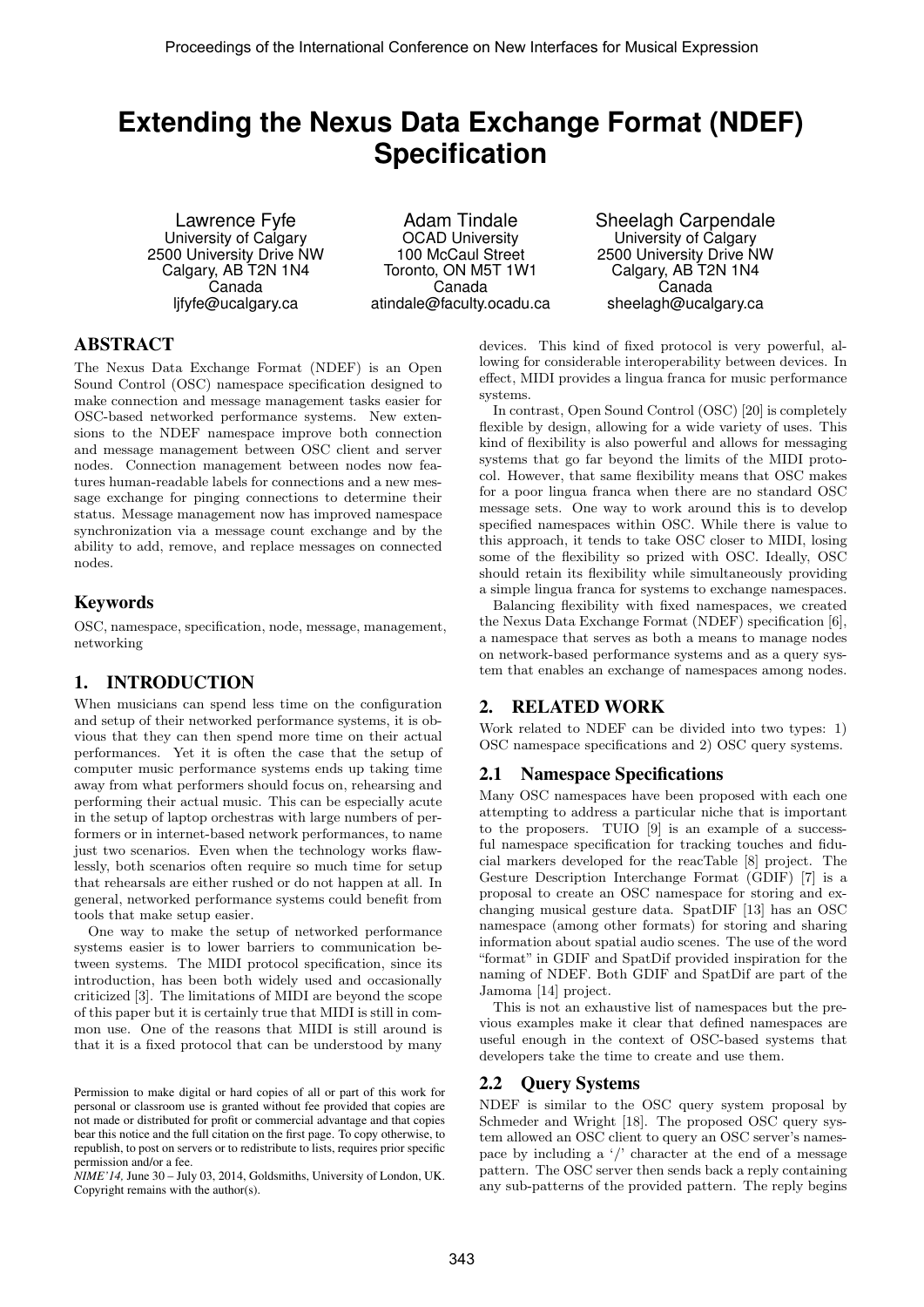with the '#' character to distinguish the query system from standard OSC messages. The following is an example from the proposal in which the sub-patterns of /foo/bar are requested. The #reply contains the type tag, the pattern, and the sub-patterns.

```
\rightarrow /foo/bar/
← #reply (sss) '/foo/bar/', 'test1', 'test2'
```
An important difference between NDEF and the proposed OSC query system is that NDEF does not require any changes to basic OSC implementations. Since the  $\#$ character in the OSC query proposal is not part of the OSC specification [19], the query systems cannot be used by implementations of the basic specification. In contrast, NDEF is simply a defined namespace using basic OSC messages that can be implemented by any system that adheres to the original specification.

In Place et al [15], the authors recommend a scheme to make OSC into a more object-oriented system with the use of the ':' character to distinguish object's member methods and properties from standard OSC methods. The first two of the following messages are from the authors' examples in which the first message sets the value for the gain and the second message sets the value for a member :/unit of /gain. In this system, /gain is an object with both methods and properties and /unit is a property.

#### /module/audio/gain 120 /module/audio/gain:/unit midi

Beyond making OSC more object-oriented, the authors suggest some standard methods, including a /namespace method for querying the namespace of objects. The following message queries the namespace associated with gain:

#### /module/audio/gain:/namespace

Malloch et al [10] describe a digital orchestra system that uses /namespace appended (without the ':') to the end of messages to query both controllers and synthesizers for their namespaces. Those messages can then be mapped via their libmapper [11] library which enables mapping as well as namespace queries.

While the notion of an object-oriented OSC is interesting and mapping tools are clearly useful, the goal of NDEF is to address a more specific problem: making the management of OSC-based networked performance systems easier. The limited scope of NDEF makes implementation more straightforward for people looking to solve this specific problem.

### 3. EXTENDING NDEF

Since NDEF is an OSC namespace specification, it can be extended as new functionality is needed. After providing some background about the design of NDEF, the following subsections describe the new extensions to the specification. Note that, in the extended message descriptions, types shown in parenthesis are optional. Parenthesis are not used in actual NDEF type tags, as per the basic OSC specification.

### 3.1 Background

The NDEF specification [5] fits the Object-oriented Programming (OOP) style [17] described by Schmeder, et al but with no special characters to distinguish objects and methods. Instead, the terms used in the namespace are either simple nouns or verbs, with nouns being objects (OSC containers) and verbs being (OSC) methods. The root container for all NDEF messages is /ndef and there are two objects under the root, /connection and /message.

The use of the object-oriented style in NDEF is to strongly emphasize the human readable nature of both OSC generally and NDEF specifically. The intention behind the creation of NDEF is to provide a means to help people manage their performance systems rather than to provide a full zeroconfiguration networking [2] system. In other words, NDEF is for people who want to have both ease of use while still retaining full control over their performance systems.

### 3.2 Connection Management

In NDEF, establishing a connection is really about identifying a node. The following NDEF extensions help with both node identification and with testing connections between nodes.

#### *3.2.1 Labelling*

All NDEF messages provide an IP address and port number (the "si" in all type tags) that identify the source of the message. As such, the minimal form of an NDEF message is:

#### /ndef/[container]/[method] [IP address] [port]

This helps clients and servers identify each other. However, IP addresses and port numbers might be harder to remember for people looking at that information. Being able to identify a node with a human-readable name can be helpful. This is the basis for the existence of the DNS system [12]. In most circumstances, using DNS in networked music performances is not ideal. To allow for human-readable names without having to use DNS, NDEF connection messages now have an optional label string. Labels can be particularly useful when several nodes are present such as in laptop orchestras.

A label can be set when a connection is requested by adding an optional string argument to the request:

#### /ndef/connection/request,si(s)

The following is an example using the string "laptop1" as a label for the node at address 192.168.1.1 and port 7000:

/ndef/connection/request, "192.168.1.1" 7000 "laptop1"

Labels can also be set on connection replies:

#### /ndef/connection/accept,si(s)

Including the label string in the connection /request or /accept message makes it easy to set labels during node setup. In other situations, it may be necessary to change the name of a connection label after a connection has been established. In order to facilitate that, a new /label command is part of the specification:

#### /ndef/connection/label,sis

The last argument in the /label command is the label string to set on the receiver as with the "laptop1" example label described earlier. When a label has been accepted, the responder can send a /mark message to the requester. The term mark is used for this message in both the sense of taking notice and as another word for a label.

#### /ndef/connection/mark,si(s)

The mark message has an optional string for a label to return to the requester in case the responding node already has a label and wants to provide that to the requester. The handling of label conflicts is implementation dependent to allow for flexibility.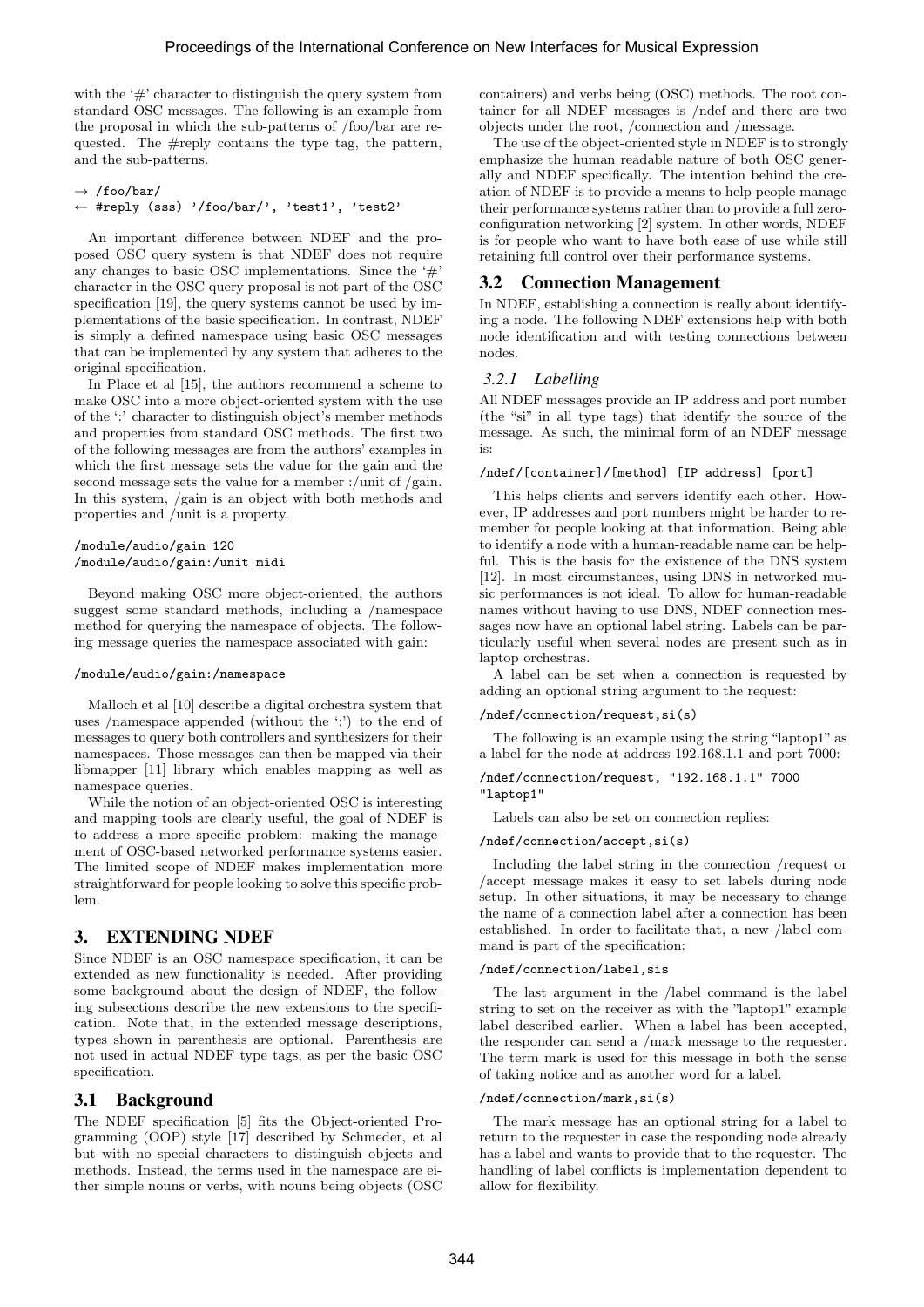### *3.2.2 Pinging*

The way that connections are handled via NDEF is conceptually similar to the three-way handshake used in TCP [1]. However, unlike TCP, after an NDEF connection is established, a node may become unavailable while still being "connected". Once a connection is established, it is useful to be able to test that connection. To allow for connection testing, NDEF now has a /ping command:

#### /ndef/connection/ping,si

If the node receiving the /ping message is available, it will send an /echo message to the originating node:

#### /ndef/connection/echo,si

NDEF ping messaging is similar to the ICMP protocol [16] used by the ping utility available with most operating systems. While an ICMP ping is useful for determining the general availability of a node on the network, it cannot determine when both OSC messaging and NDEF messaging are available. A node might be available on the network without either service running.

The /ping and /echo exchange can be used to determine both availability and round-trip time (latency) though timing is entirely implementation dependent. NDEF implementations also are free to determine how frequently /ping messages are sent and what sort of time-out mechanism is in place when /echo messages have not been received.

The /ping and /echo exchange is useful, for example, in a laptop orchestra. Often it is not always clear that nodes (laptops) in the orchestra are actually receiving the intended OSC messages. With the NDEF /ping and /echo, laptops could be periodically polled to determine whether they are actually receiving OSC messages, making it easier to identify nodes that are not receiving messages.

### 3.3 Message Management

Using NDEF, nodes can exchange messages in their OSC namespace, allowing namespaces to be synchronized.

### *3.3.1 Counting*

When exchanging messages between nodes, it can be useful to know the number of messages that should be exchanged. By getting the number of messages, a node can know whether it has all of the messages contained in another node. NDEF now has a /count command for getting the number of messages from a remote node:

#### /ndef/message/count,si

The receiving node can then send a /tally message with the number of messages it contains. The last integer argument in /tally is the message count.

#### /ndef/message/tally,sii

With a /count and /tally exchange, a node can check the message count from another node to validate the number of messages it has received from a message request and to resend the request if necessary.

### *3.3.2 Editing*

A set of new message editing extensions allow nodes to go beyond the exchanging of namespaces. The new extensions enable nodes to add, remove and replace the messages of other nodes, allowing for namespace synchronization. By synchronizing namespaces with the extended NDEF, the task of having OSC clients and servers share a common namespace is made easier.

The new /add message allows a node to add a message to another node.

#### /ndef/message/add,sis

The following example adds a new message called"/foo/bar" to the receiving node's namesapce:

#### /ndef/message/add, "192.168.1.1" 7000 "/foo/bar"

Each /add contains a single message but multiple /add messages can build an entire namespace on another node.

Messages can also be removed from a node with the new /remove message:

#### /ndef/message/remove,sis

This message removes "/foo/bar" from the receiving node:

/ndef/message/remove, "192.168.1.1" 7000

"/foo/bar"

The new add and remove extensions having the following basic structure:

#### /ndef/message/[method] [IP address] [port] [OSC message]

The OSC message argument should include the address pattern and the type tag, formatted as a standard OSC message. Arguments should not be included.

A message can be replaced with another message using /replace:

#### /ndef/message/replace,siss

The following /replace command replaces "/foo/bar" with "/bar/foo":

#### /ndef/message/replace, "192.168.1.1" 7000 "/foo/bar" "/bar/foo"

The replace extension has four arguments with the last two arguments being the old message string and the new message string that will replace it. The general structure of replace messages:

#### /ndef/message/replace [IP address] [port] [old message] [new message]

Of the three new messages, the /replace message is the most powerful since the fact that it replaces a message means that the mapping that used the old message could still be valid with the new message. By retaining the mapping, the OSC client could simply send the new message without having to know the details of the mapping on the server.

The /add, /remove, and /replace messages are not just meant to be sent to OSC servers that contain mappings. They can also be sent from OSC servers to clients used for control. This allows for two-way namespace synchronization.

### 3.4 Acknowledging Requests

Most of the methods associated with the two containers, /connection and /message, come in pairs, a requesting method and an acknowledging method. The names used for each pair reflect their purpose as well as delineating their status as a request or an acknowledgement. Table 1 summarizes the pairs.

None of the editing messages has an equivalent acknowledging message. Instead, when a requester makes edits to messages on a receiving node, the requester can simply make a new message request to determine whether the new messages have been accepted by the receiving node.